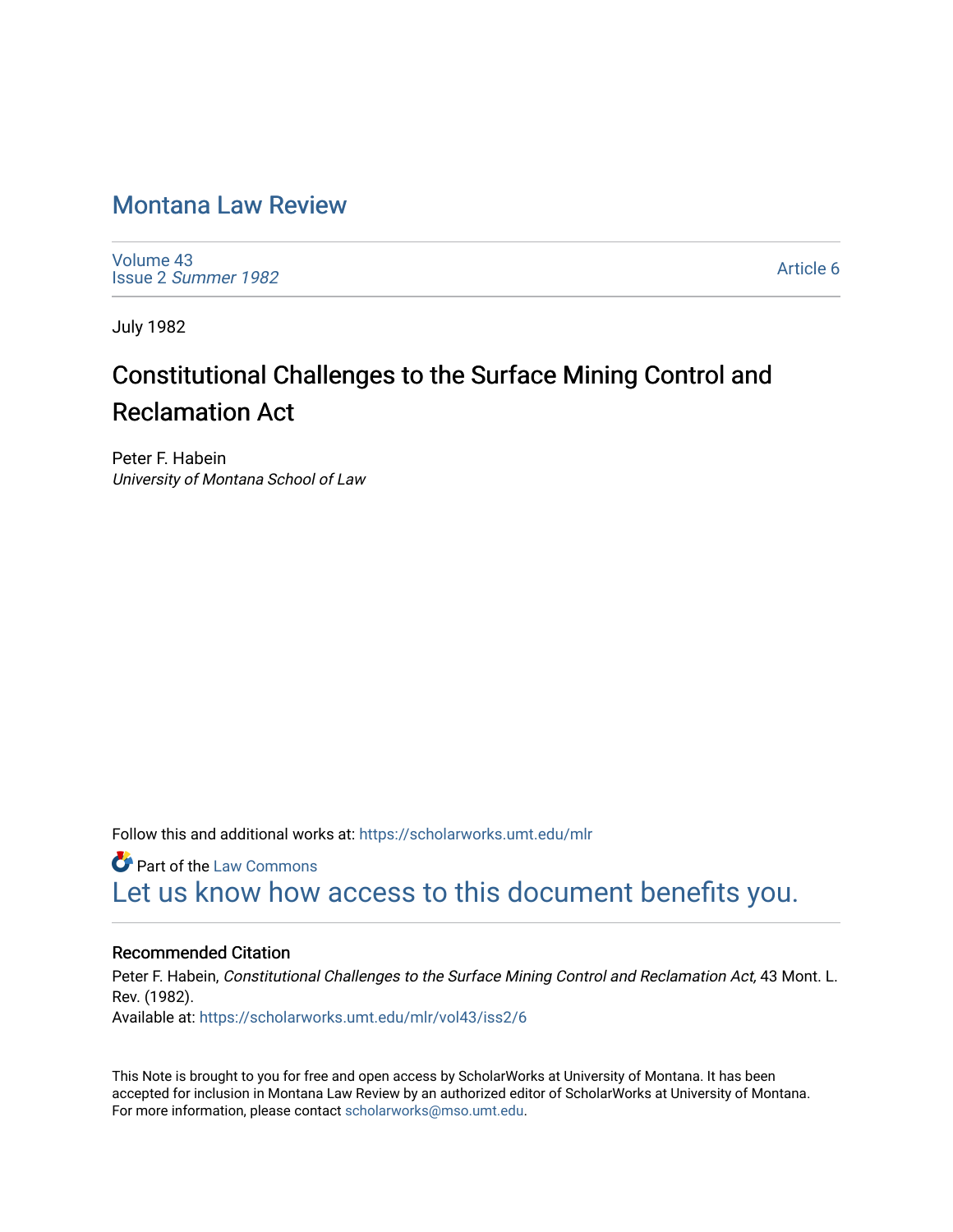## **NOTES**

## **CONSTITUTIONAL CHALLENGES TO THE SURFACE MINING CONTROL AND RECLAMATION ACT**

#### **Peter F. Habein**

#### **I. INTRODUCTION**

During the summer of **1981** the United States Supreme Court declined an opportunity to herald the New Federalism<sup>1</sup> by upholding the Surface Mining Control and Reclamation Act<sup>2</sup> (SMCRA) against two facial challenges to its constitutionality. In *Hodel v. Virginia Surface Mining and Reclamation Association, Inc.*<sup>8</sup> and *Hodel v. Indiana4* the plaintiffs, states and entrepreneurs, pressed several constitutional attacks against Title V of SMCRA.<sup>5</sup> And in both cases the Supreme Court dissolved permanent injunctions issued **by** federal district courts in Virginia and Indiana.' Mr. Justice Marshall wrote both opinions for a unanimous Court, and Justice Rehnquist published an important concurring opinion joined **by** the Chief Justice.7

As the Court's unanimity should suggest, its holding in each case was not unexpected. Following traditional lines of commerce clause analysis, the Court reached its conclusions with little difficulty. Nonetheless, from a federalism perspective the opinions are significant for their treatment of three recurrent problems of con-

4. 101 **S.** Ct. 2376 (1981) (at time of publication, **U.S.** cite available at 452 U.S. 314 **(1981)).**

**5. 30 U.S.C.** §§ **1251-1279** (Supp. **III 1979).** Title V contains the Act's controversial performance standards with which each state must comply.

**6.** Virginia Surface Mining and Reclamation Ass'n v. Andrus, 483 F. Supp. 425 (W.D. Va. 1980); Indiana y, Andrus, 501 F. Supp. 452 (S.D. Ind. 1980).<br>Published by<sub>irgin</sub>g of St. & Pays 1981; Indiana and St. 3. concurring in both decisions).

**<sup>1.</sup>** Throughout this note, "New Federalism" refers generally to President Reagan's proposal to transfer to the states regulatory and administrative authority for over 40 domestic programs. State of the Union Address, H.R. Doc. No. **133,** 97th Cong., **2d** Sess. **(1982).**

<sup>2.</sup> **30 U.S.C.** §§ **1201-1328** (Supp. **III 1979).** The Court summarizes the Act. Hodel v. Virginia Surface Mining and Reclamation Ass'n, Inc., **101 S.** Ct. **2352, 2356-58 (1981). A** complete legislative history may be found in Dunlap, *An Analysis of the Legislative History of the Surface Mining Control and Reclamation Act of 1975,* 21 **ROCKY MTN. MIN. L. INST. 11 (1976).**

**<sup>3. 101</sup> S.** Ct. **2352 (1981)** (at time of publication, **U.S.** cite available at 452 **U.S.** 264 (1981)).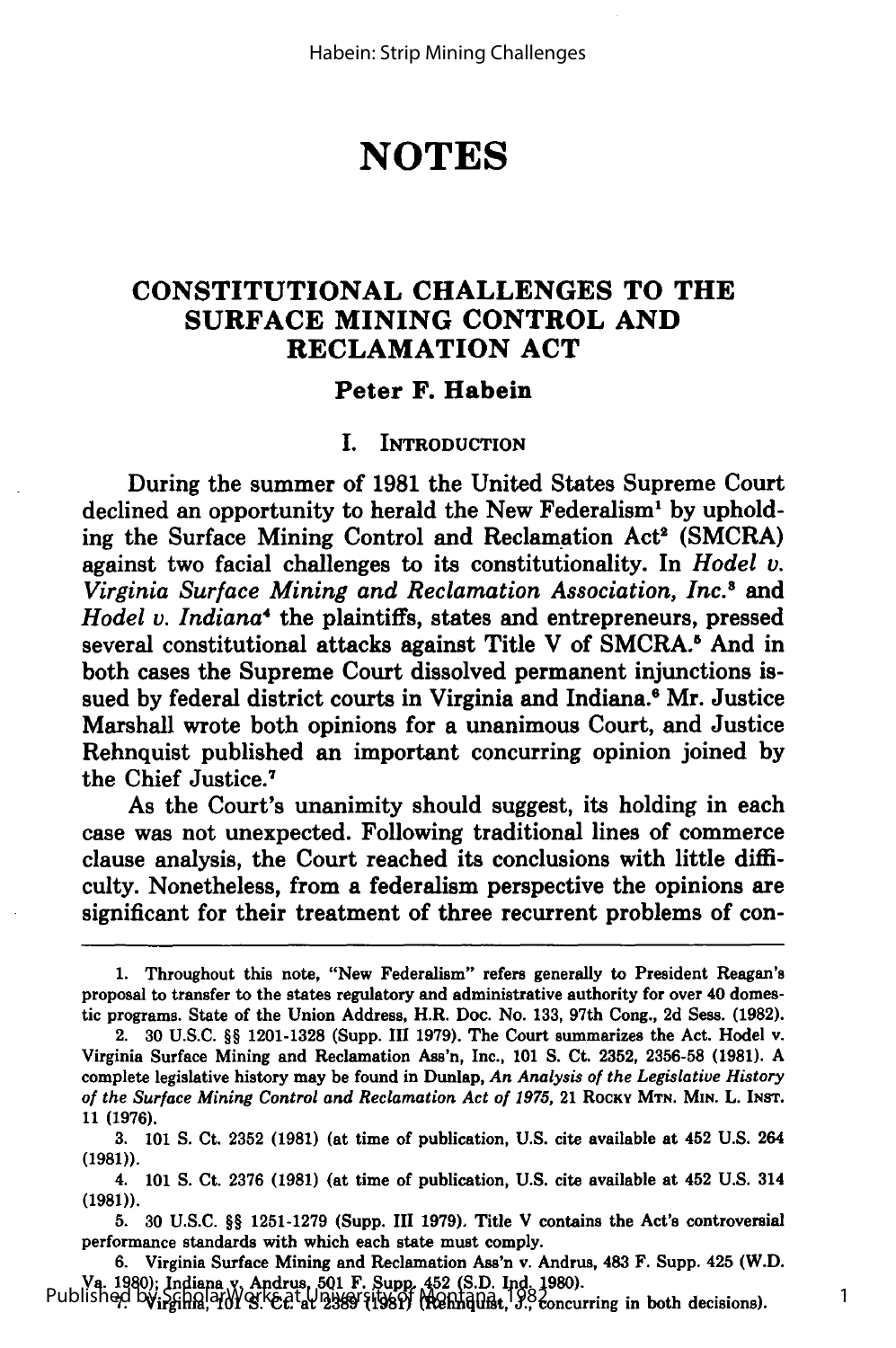stitutional adjudication: first, the test applied to a challenged exercise by Congress of its commerce power and the conflict between Justices Marshall and Rehnquist over its articulation; second, the tenth amendment restriction on the commerce power; and, finally, fifth amendment taking by regulation. This note examines the Court's treatment of these issues and the impact of that treatment on federalist interests.

#### II. THE TEST

Traditionally, three restrictions limit congressional power under the commerce clause:<sup>8</sup> (1) specific first and fifth amendment prohibitions;<sup>9</sup> (2) the tenth amendment protection of states in their sovereign capacities;<sup>10</sup> and (3) the Court's ostensible test of whether the regulated activity has a "substantial" effect on interstate commerce.<sup>11</sup> The plaintiffs in both cases attempted to invoke all three restrictions against SMCRA.<sup>12</sup> Justice Rehnquist addresses only the "substantial effect" test in his concurring opinion.

In both cases plaintiffs claimed that the regulated activity-surface mining-did not satisfy the substantial effect test. Virginia claimed generally that SMCRA regulated the use of private, *intrastate* land and, thus, exceeded the power of Congress to regulate *interstate* commerce.<sup>13</sup> The federal district court rejected this argument, and Virginia renewed the attack on appeal. Indiana focused its principal commerce clause attack on the six "prime farmland" provisions of the Act.<sup>14</sup> The federal district court concluded that "surface coal mining operations on prime farmland **...** have an infinitesimal or trivial impact on interstate commerce."<sup>15</sup> Together, these attacks raise threshold questions of de-

**<sup>8.</sup> U.S. CONST.** art. I, § **8,** ci. **3. -**

*<sup>9.</sup> See, e.g.,* Fry v. United States, 421 U.S. 552 (1975) (Rehnquist, J., dissenting); United States v. Darby, 312 U.S. 101, 115 (1941).

<sup>10.</sup> *See, e.g.,* National League of Cities v. Usery, 426 U.S. **833** (1976); NLRB v. Jones & Laughlin Steel Corp., 310 U.S. 1, 37 **(1937).**

<sup>11.</sup> *See, e.g.,* Virginia, 101 **S.** Ct. at 2362; United States v. Darby, 312 U.S. 101, 119-20 (1941); NLRB v. Jones & Laughlin Steel Corp., 310 U.S. 1, 37 (1937).

<sup>12.</sup> The regulations promulgated by the Secretary of Interior have been and continue to be extensively litigated. This litigation is catalogued by the Court at 101 **S.** Ct. at 2357 nn. 4, 7.

<sup>13.</sup> The district court rejected this challenge and the Supreme Court heard it on crossappeal.

<sup>14. 30</sup> U.S.C. §§ 1257, 1258, 1260, 1265, 1269 (Act requires restoration of prime farmland to pre-mining levels of productivity or better).

<sup>15.</sup> Indiana, 501 F. Supp. at 458. The district court relied chiefly on the *Report of the Interagency Task Force on the Issue of a Moratorium or a Ban on Mining in Prime Agricultural Lands* (1977). The Supreme Court criticized this reliance and the conclusions drawn in the report. The Court noted that although proportionately small, the affected acre-https://scholarworks.umt.edu/mlr/vol43/iss2/6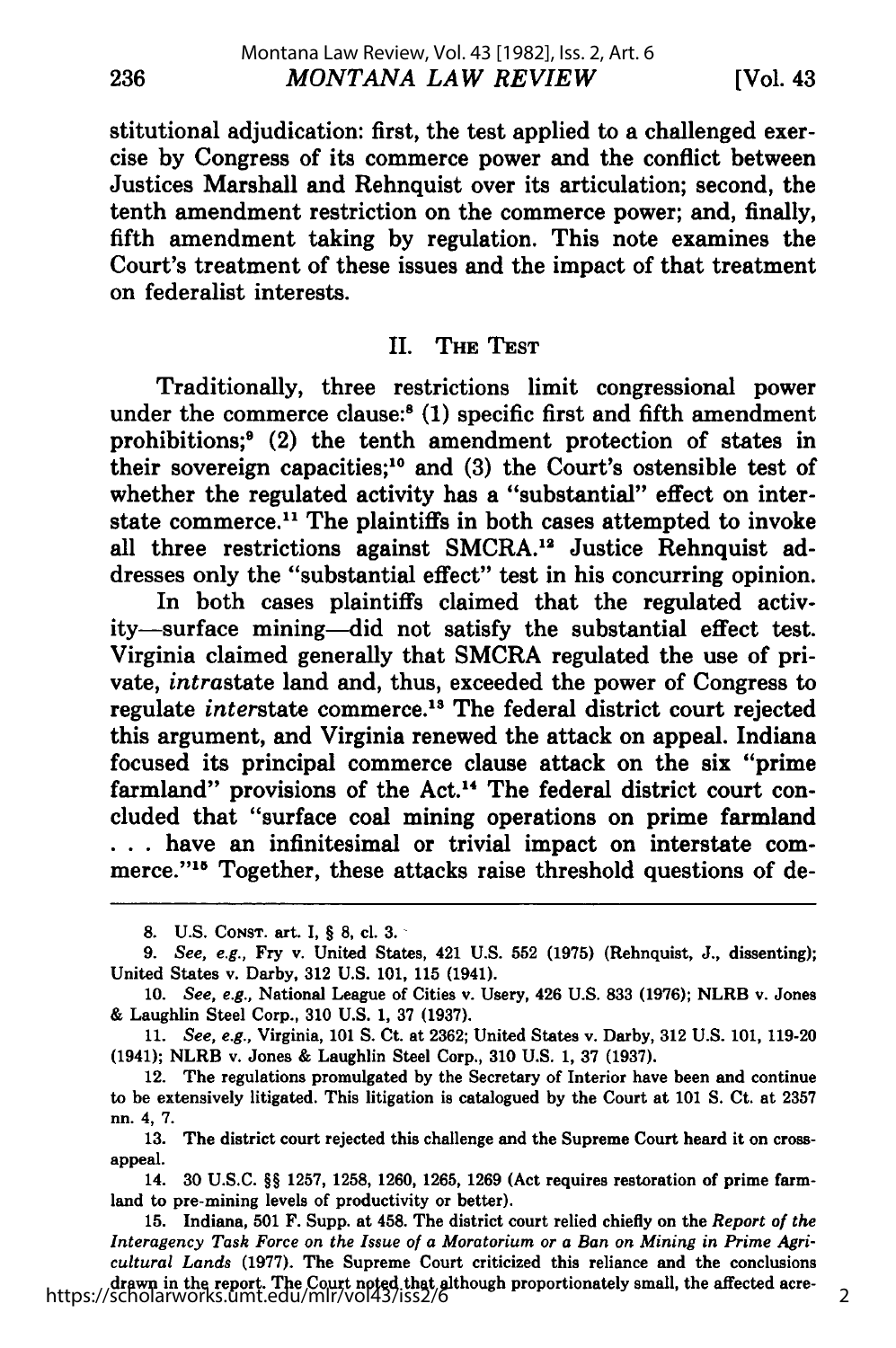gree, of what lies within the reach of the commerce power. They assume the scope of the commerce clause is not unlimited and some activities "simply may not be *in* commerce."<sup>16</sup>

As Justice Rehnquist implies, the states' arguments take as their premise Justice Cardozo's declaration: "the law is not indifferent to considerations of degree."<sup>17</sup> Cardozo's "considerations of degree" are also the basis for Rehnquist's reservations over the Court's test of SMCRA. Rehnquist notes that in rejecting the states' arguments and reaffirming the plenary power of Congress under the commerce clause, Justice Marshall mentions only once the "substantial effect" requirement.<sup>18</sup> Rehnquist's response is to frame the test in its most demanding terms:

In my view, the Court misstates the test .... It has long been established that the commerce power does not reach activity which merely "affects" interstate commerce. There must be a showing that the regulated activity has a substantial effect on that commerce. Moreover, simply because Congress may conclude that a particular activity *substantially* affects interstate commerce does not necessarily make it so. Congress' findings must be supported **by** a "rational basis" **. . . .10**

Rehnquist articulates the test in two steps: **(1)** an affirmative showing **by** Congress of substantial effect, and (2) a rational basis supporting the congressional conclusion. Justice Marshall alternately asks only whether Congress had a "rational basis for concluding that surface mining has substantial effects on interstate commerce,"20 or "whether Congress could rationally conclude that the regulated activity affects interstate commerce."<sup>21</sup> Evidently, then, Marshall and Rehnquist not only frame the test with different elements--"substantial effect" or "effect," "rational basis"-they also combine the elements for tests of differing strictness. Arguably, the conflicting phraseology results from the Justices' predisposition to the legislation.

Complicating the conflict, however, is the inherent difficulty of

20. Virginia, **101 S.** Ct. at **2362.**

21. Indiana, **101 S.** Ct. at **2383.** Published by ScholarWorks at University of Montana, 1982

age is not independently insignificant. Indiana, **101 S.** Ct. at **2383.**

**<sup>16.</sup>** Virginia, **101 S.** Ct. at **2389** (Rehnquist, **J.,** concurring).

**<sup>17.</sup>** Schechter Poultry Corp. v. United States, **295 U.S.** 495, 554 **(1935)** (Cardozo, **J.,** concurring).

**<sup>18.</sup>** Virginia, **101 S.** Ct. at **2362.**

**<sup>19.</sup>** Virginia, **101 S.** Ct. at **2391** (Rehnquist, **J.,** concurring) (emphasis in original). This differs from Rehnquist's characterization of the test in his opinion for the Court in *National League of Cities,* where "effect" was sufficient. National League of Cities v. Usery, 426 **U.S. 833,** 840 **(1976).**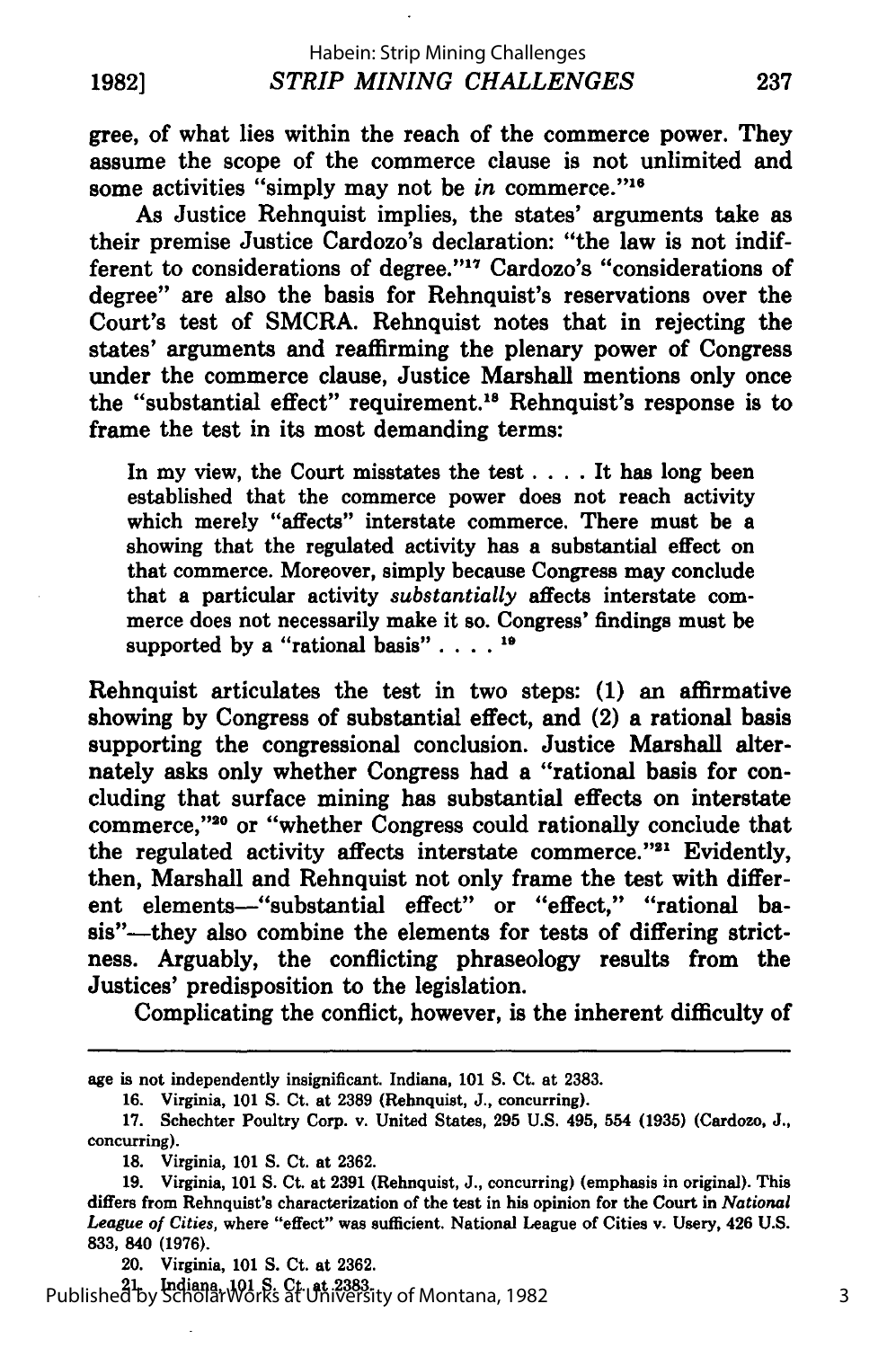applying a judicial test to a legislative act while remaining true to doctrines of legislative supremacy and judicial restraint. Marshall, for example, cites *Stafford v. Wallace* for the deferential proposition that "it is primarily for Congress to consider and decide the fact of danger and meet it." $22$  Typically in commerce clause questions, while reciting the substantial effect requirement, the Court has deferred to a congressional finding that a regulated activity "affects" interstate commerce where there was a rational basis for the finding.23 Where Congress made no pertinent finding, the Court has concluded that "Congress may properly have considered" the activity to have a substantial effect on commerce.<sup>24</sup> SM-CRA is typical in this regard, reciting the conclusion that "surface and underground coal mining operations affect interstate commerce . . .<sup>.</sup>.<sup>225</sup> Marshall's predominant reliance on mere effect, then, corresponds to the expressed congressional finding and the precedent of an expansive and deferential interpretation of the commerce clause. Virginia's charge that the land was *in* commerce was, therefore, misdirected. Justice Marshall is in close agreement with precedent when he concludes that Congress has the power to regulate activity affecting commerce without regard to the locus of that activity.

In this light, Justice Rehnquist's assertion that some activity "may be so private or local" as not to be "in commerce" is a resurrection of archaisms long discarded by the Court.<sup>26</sup> In *United States v. Women's Sportswear Manufacturing Association,* for example, the Court held, "[I]f it is interstate commerce that feels the pinch, it does not matter how local the operation which applies the squeeze. **"27** Rehnquist's "in commerce" characterization recalls Justice Holmes' metaphor "a current of commerce among the States."<sup>28</sup> The metaphor appeared in a majority opinion upholding the application of the Sherman Act to meat dealers throughout the country. That opinion is peculiar precedent since its judgment remains valid, even visionary for its time, but its language has long since been discredited. *Wickard v. Filburn,* for example, stands for

238

**28.** Swift & Co. v. United States, **196** U.S. **375, 398 (1905).** https://scholarworks.umt.edu/mlr/vol43/iss2/6

<sup>22. 258</sup> U.S. 495, 521 (1922).

<sup>23.</sup> *See, e.g.,* Perez v. United States, 402 U.S. 146 (1971); Katzenbach v. McClung, 379 U.S. 294 (1964); Heart of Atlanta Motel, Inc. v. United States, 379 U.S. 241 (1964); United States v. Darby, 312 U.S. 101, 119-20, 122 (1941); United States v. Carolene Products Co., 304 U.S. 144, 152 (1938); NLRB v. Jones & Laughlin Steel Corp., 310 U.S. 1, 31, 37 (1937).

<sup>24.</sup> Wickard v. Filburn, 317 U.S. 111, 128-29 (1942).

**<sup>25. 30</sup> U.S.C.** § **1201(j).**

**<sup>26.</sup>** 101 **S.** Ct. at **2389** (Rehnquist, J., concurring).

**<sup>27. 336</sup>** U.S. 460, 464 (1949), *quoted in* Heart of Atlanta Motel, Inc. v. United States, **379** U.S. 241, **258** (1964).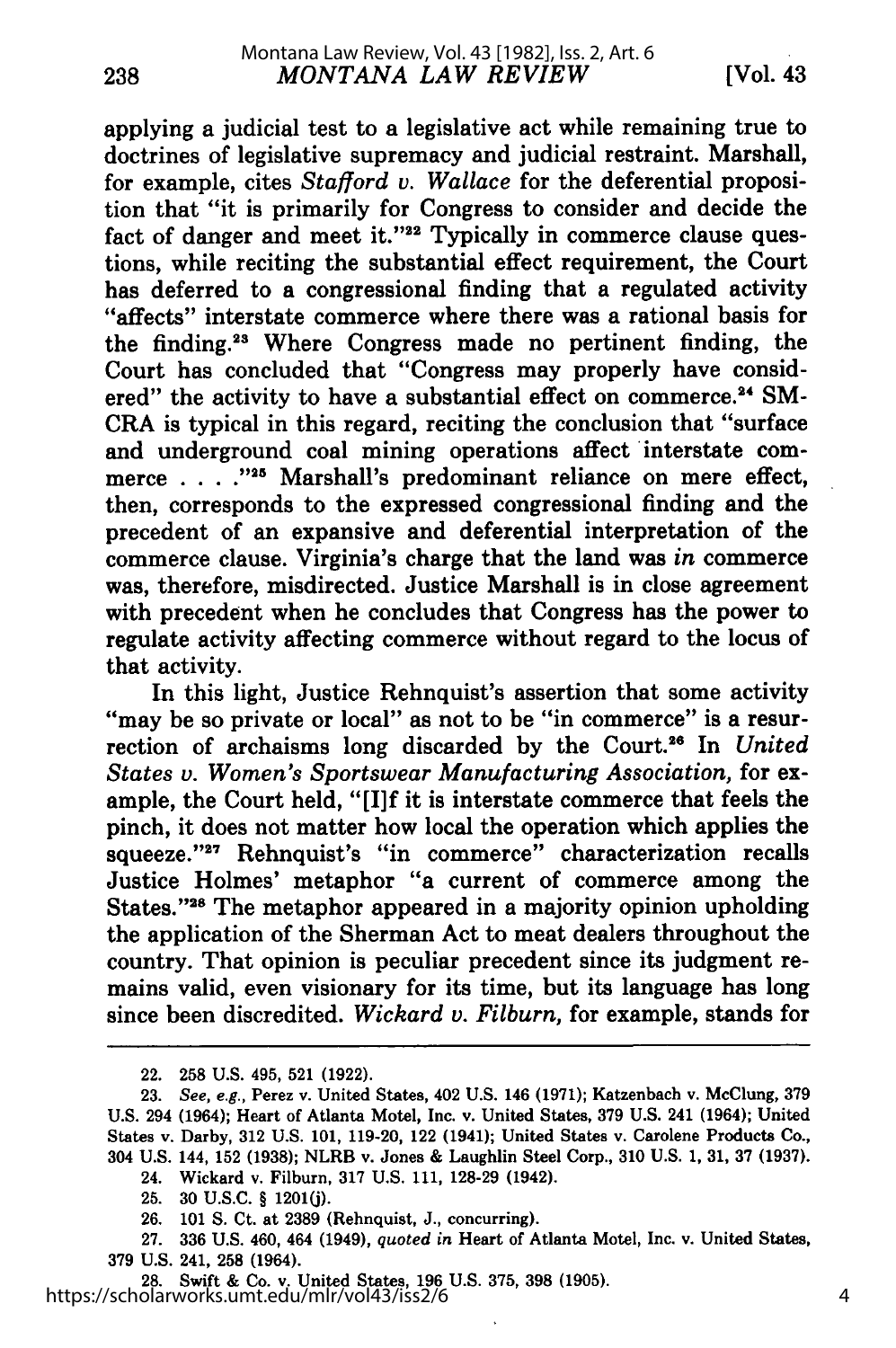239

the proposition that the private wheat farmer need never inject his product into the stream of commerce, and still be subject to regulation.29 As construed over the last 40 years, therefore, the modern commerce clause has indeed been "indifferent to considerations of degree."

The Court's response to Indiana's challenge reflects this indifference even more graphically. The plaintiffs argued and the district court agreed that surface mining of prime farmland has a trivial effect on commerce because the acreage affected is negligible relative to total prime farmland acreage.<sup>30</sup> Marshall dismisses this challenge on two accounts. First, he quotes *NLRB v. Fainblatt-"the* power of Congress **. . .** extends to all commerce be it great or small"<sup>31</sup>—to support his conclusion that the volume of commerce affected is irrelevant.<sup>32</sup> The quotation is inapposite, however, as it addresses congressional power over commerce per se, not over activity affecting commerce. Marshall then declares the proper inquiry to be not the existence of a substantial effect but "whether Congress could rationally conclude that the regulated activity affects interstate commerce." To misapply *Fainblatt* and repair to the rational basis test, Marshall must overlook the issue of degree raised **by** the Indiana challenge and obliquely addressed **by** the Court in *Fainblatt.*

The *Fainblatt* Court held the National Labor Relations Act did not "depend on any particular volume of commerce affected more than that to which the courts would apply the maxim *de minimis.*"<sup>33</sup> Apparently, as the Court implies, the *de minimis* doctrine demands something more than a trivial volume of commerce affected by the regulated activity.<sup>34</sup> Though the district court in *Indiana* did not expressly invoke the doctrine, it probably meant

**31. 306 U.S. 601, 606 (1939).**

34. The reasoning in *Wickard* carries the same implication as does language in United States v. Darby, **312 U.S. 101, 123** (1941).

Published by ScholarWorks at University of Montana, 1982

**<sup>29. 317</sup> U.S. 111** (1942).

**<sup>30.</sup>** Indiana, **501** F. Supp. at 460. Ordinarily, this *de minimis* challenge succumbs to the "cumulative effect" principle applied in Wickard v. Filburn, **317 U.S.** at **128-29,** and refined in Perez v. United States, 402 **U.S.** 146 **(1971).** The *Wickard* Court held that one person's "contribution to the demand for wheat may be trivial" but, "taken together with that of many others similarly situated, is far from trivial." Wickard, **317 U.S.** at **128.** As modified **by** *Perez,* the determinative factor is the cumulative effect of a "class" of activity such that each member of the class vicariously "exerts a substantial economic effect on interstate commerce." Perez v. United States, 402 **U.S.** 146, **151-52 (1971)** (quoting Wickard, **317 U.S.** at **125).** But *Wickard* is inapposite because the district court found the entire class of activity-surface mining on prime farmland-to "have **no** substantial and adverse effects on interstate commerce." Indiana, **501** F. Supp. at 460.

**<sup>32. 101</sup> S.** Ct. at **2383.**

**<sup>33.</sup>** *Id.* at **607.** *De minimis non curat lex:* the law takes no notice of trivial things.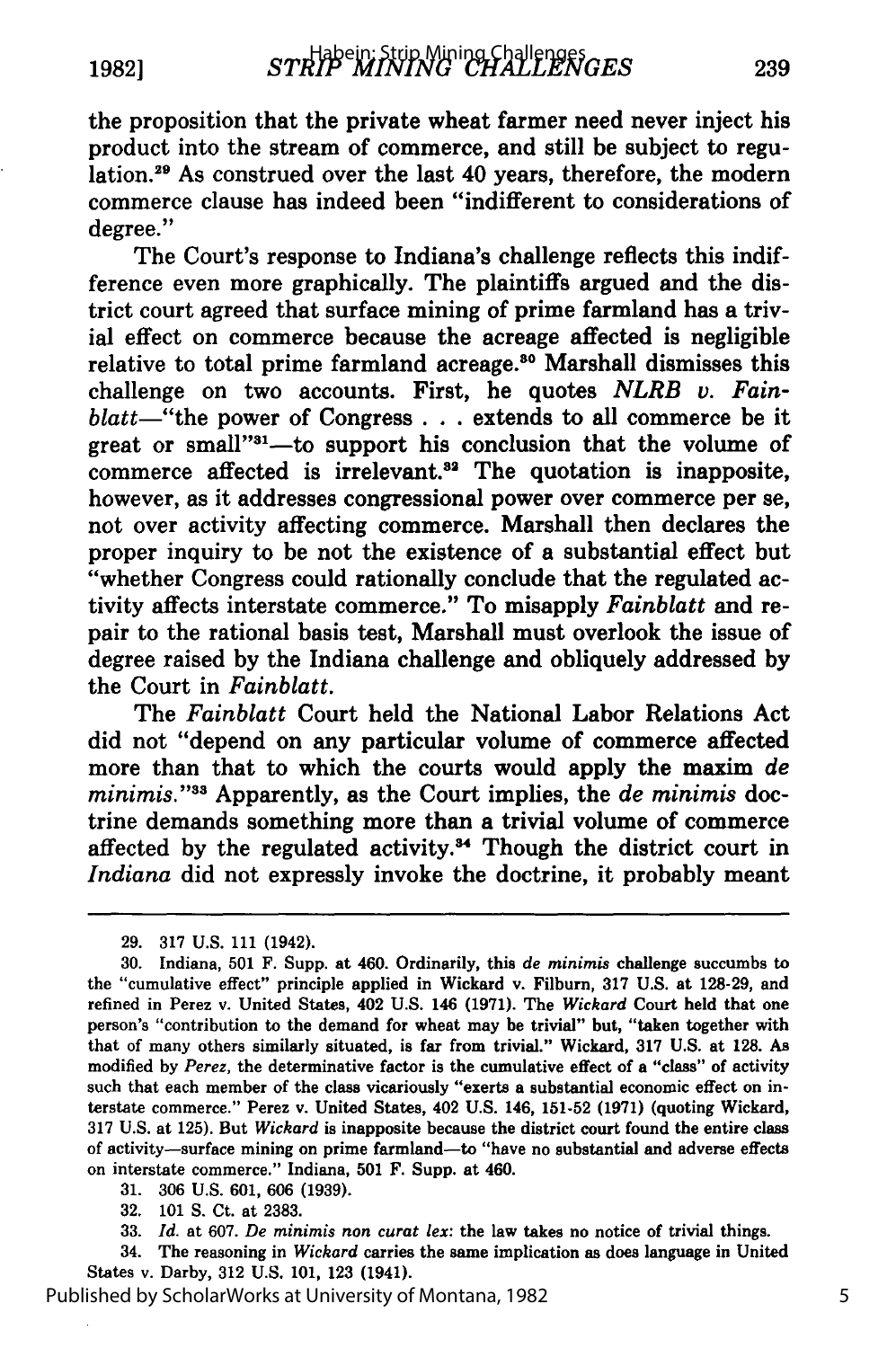to raise the *de minimis* issue in its finding that "[slurface coal mining operations on prime farmland. **. .** have an infinitesimal or trivial impact on interstate commerce."<sup>35</sup> That the *Fainblatt* Court, the district court, and Justice Marshall never fully distinguished or applied the *de minimis* doctrine reflects again the Court's traditional indifference to considerations of degree in commerce clause interpretations. Justice Rehnquist's insistence to the contrary depends upon his return to "local" and "private" distinctions and his repair to Cardozo's remarks on federalism in pre-1937 opinions. Such a distortion of precedent probably forecasts the judicial disposition of New Federalism toward the commerce clause.

#### III. **THE TENTH AMENDMENT**

In *National League of Cities v. Usery,86* for the first time in four decades, the Supreme Court held a congressional regulation of interstate commerce unconstitutional.<sup>37</sup> The Court premised its decision on the tenth amendment protection of state sovereignty but left countless issues unresolved. The *Virginia* and *Indiana* decisions mark the Court's first attempt to address two of these questions: first, whether a congressional regulation of private activity is constitutional when it effectively regulates the state "in areas of traditional government functions"; and second, whether control over land use constitutes an "attribute of state sovereignty?" To resolve these issues, the Court delimits the rhetoric of *National League of Cities* and diminishes that decision's importance as federalist precedent.

*"National League of Cities v. Usery,"* writes one commentator, "has come to symbolize the Burger Court's concern for the rights of states in the federal system."<sup>38</sup> Rehnquist was the spokesman for that concern. Under his guidance,<sup>39</sup> the Court found that

**39.** The *National League of Cities* opinion was conceived the year before in Rehnquist's dissent in Fry v. United States, 421 **U.S.** 542 **(1975)** (Rehnquist, **J.,** dissenting). The dissent begins with a federalist rallying cry, quoting Chief Justice Chase in Texas v. White, 74 **U.S. (7** Wall.) **700, 725 (1869):** "the Constitution in all its provisions looks to an inde-

<sup>35.</sup> Indiana, 501 F. Supp. at 458.

**<sup>36.</sup>** 426 U.S. **833** (1976).

**<sup>37.</sup>** The last such action was Carter v. Carter Coal Co,, **298 U.S. 238 (1936).**

**<sup>38.</sup>** Editor's epigraph to Tribe, *Unraveling* National League of Cities: *The New Federalism and Affirmative Rights to Essential Government Services,* **90** HAv. L. **REV. 1065 (1977).** Professor Tribe regards the case within a line of precedent exhibiting "concern for the rights of states in a federal system." *Compare,* Michelman, *States' Rights and States' Roles: Permutations of Sovereignty in* National League of Cities v. Usery, 86 **YALE L.J. 1165 (1977)** (critical of the opinion's abstract language and treatment of precedent); Schwartz, National League of Cities v. Usery-The *Commerce Power and State Sovereignty Redivivus,* 46 **FORDHAM L. REV.** 1115 **(1978).**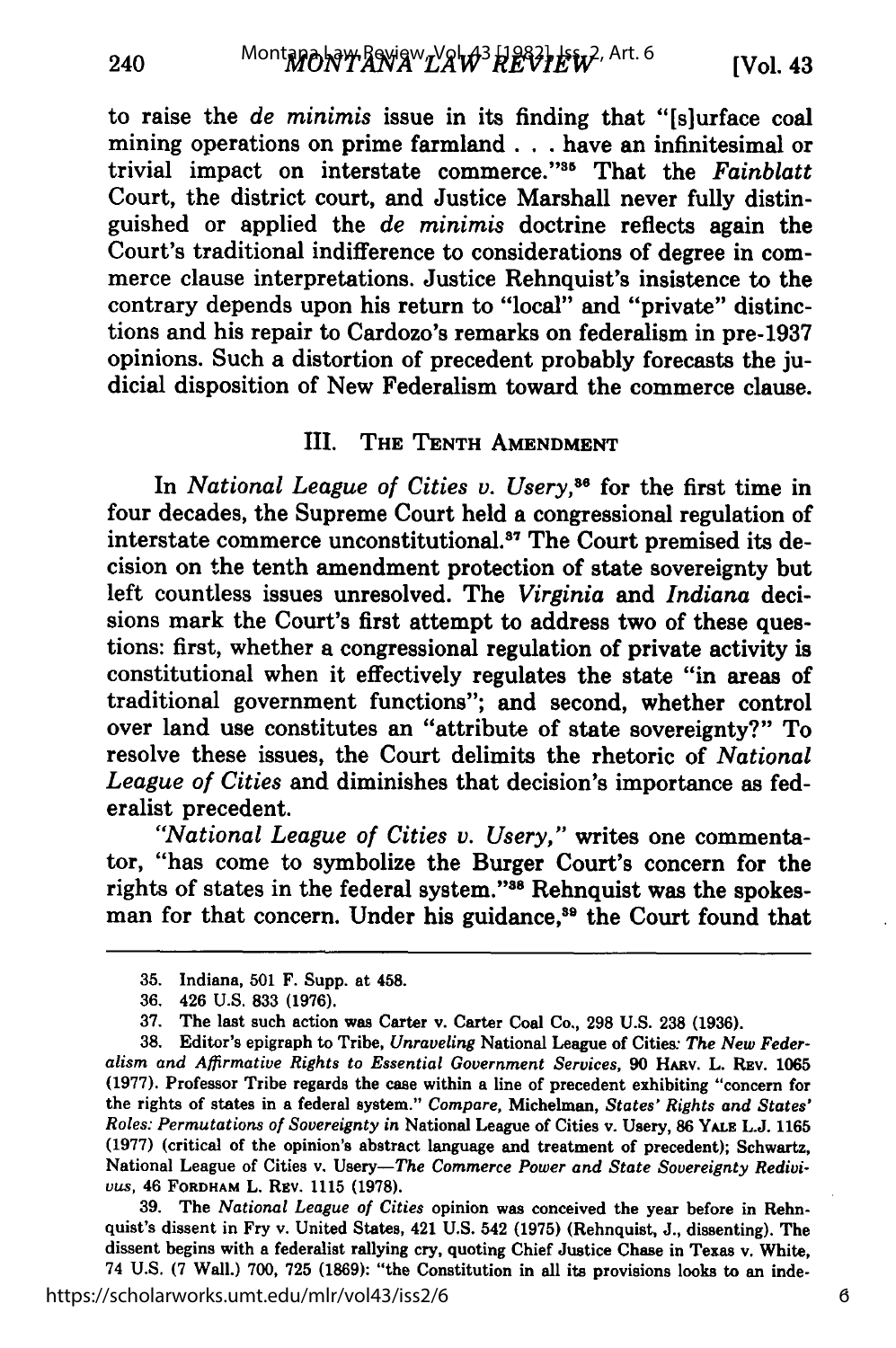1974 amendments to the Fair Labor Standards Act, mandating pay

241

levels for state employees, regulated the "States as States."<sup>40</sup> The Act further displaced "the states' freedom to structure integral operations in areas of traditional government functions"-a freedom guaranteed by the tenth amendment."'

Relying on *National League of Cities,* Virginia focused its tenth amendment challenge on the "steep slope" provisions of Title V.<sup>42</sup> The district court found the following: 95 percent of strippable coal in Virginia was subject to the provisions; the only economic value of much of the land in western Virginia lay in its coal; and leveling the land actually increased its market value.<sup>43</sup> Based on these findings, the court concluded that, through SMCRA's steep slope provisions, Congress had usurped the state's traditional function of regulating use of private land within its borders; and such a usurpation was impermissible under *National League of Cities.4* In *Indiana* the district court reached the same conclusions about the prime farmland provisions.45 Both courts recognized the chief hurdle in reaching their conclusions: "whether the federal surface mining act is directed to the state as a sovereign entity  $\dots$  . "

Responding to these arguments, Justice Marshall frames a test from *National League of Cities.* Plaintiffs must satisfy each of three requirements: (1) "the challenged statute regulates the 'States as States' *";* (2) the statute affects indisputable "attributes of state sovereignty"; and (3) the statute directly impair[s] [the state's] ability to structure integral operations in areas of traditional functions."<sup>47</sup> Under this test, "[plaintiffs'] Tenth Amendment challenge must fail because the first of the three require-

structible union, composed of indestructible states."

- 43. Virginia, 438 F. Supp. at 434.
- 44. *Id.* at 433-34.
- 45. Indiana, **501** F. Supp. at 458.
- 46. Virginia, 438 F. Supp. at 432.
- 47. Virginia, **101 S.** Ct. at **2366.**

Published by ScholarWorks at University of Montana, 1982

<sup>40.</sup> National League of Cities, 426 U.S. at 852. *National League of Cities* overruled Maryland v. Wirtz, 392 U.S. 833 (1968), which had upheld similar amendments to the Act.

<sup>41.</sup> The Court previously declined to apply the tenth amendment limitation to Congress' power under section five of the fourteenth amendment. City of Rome v. United States, 446 U.S. 156 (1980); Fitzpatrick v. Bitzer, 427 U.S. 425 (1976). For a discussion of other issues, see, *e.g.,* Kaplan, *Tenth Amendment Challenge to the Surface Mining Control and Reclamation Act of 1977,* 49 FORDHAM L. **REv. 589 (1980).**

<sup>42.</sup> **30 U.S.C.** § **1265.** The Act requires restoration of slopes greater than 20 degrees to their original contour. The absurdity of applying this requirement in western Virginia is brought to its illogical conclusion in Virginia, **101 S.** Ct. at **2370** n.38: the Court suggests that if flat land is so valuable, operators can always strip the land again once it has been reclaimed according to the Act.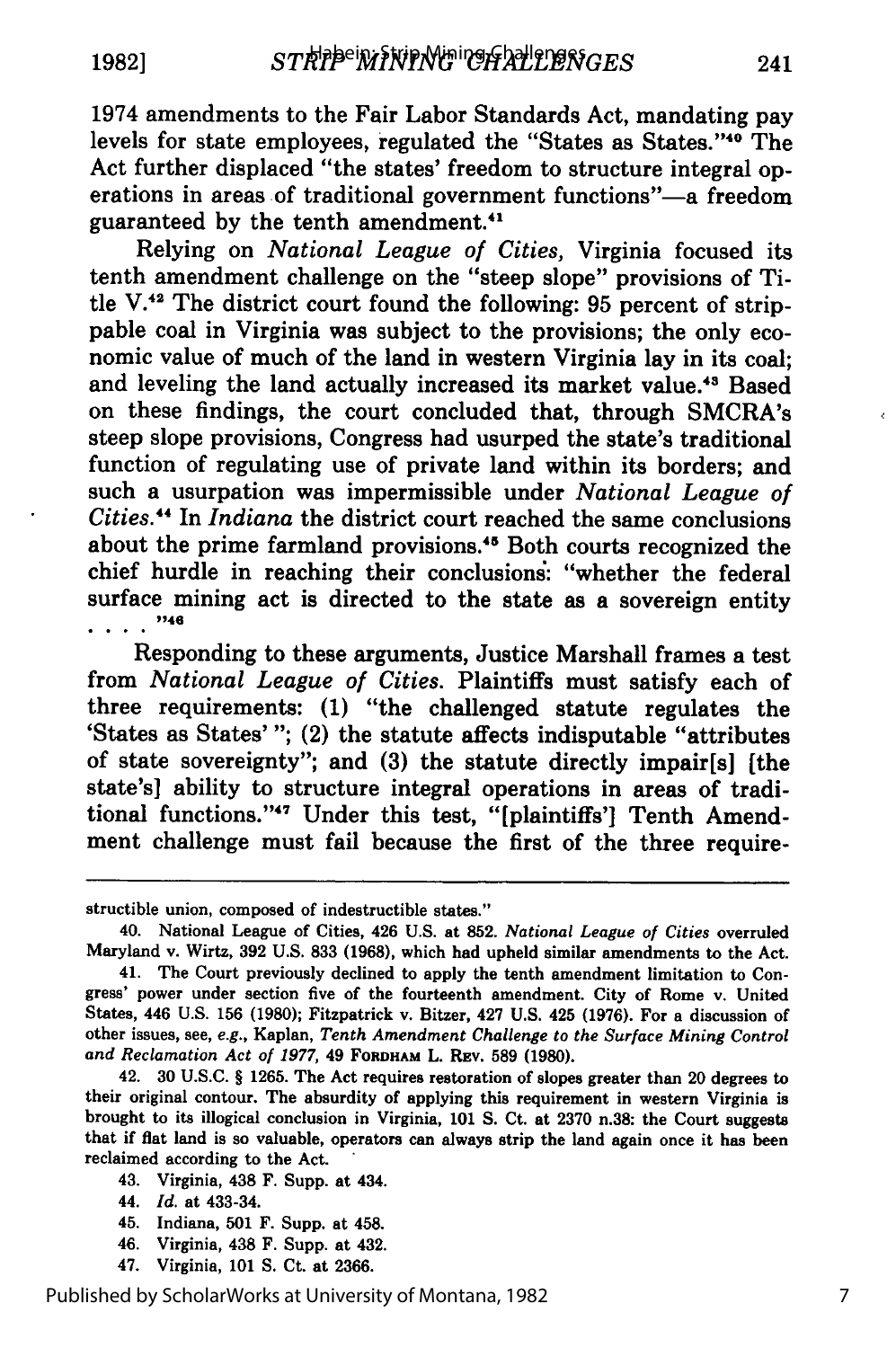ments is not satisfied."<sup>48</sup> The reason for its failure is the "sharp distinction" in *'National League of Cities* between congressional commerce power over private persons and business ("necessarily subject to the dual sovereignty . . . of the Nation and of the State"<sup>49</sup>) and regulation of the states as states.<sup>50</sup> As interpreted by the Court, this distinction appears to leave no middle ground for considering the primary effects of regulation on states when the states are not the principal object of regulation. Such an interpretation severely limits the rhetoric of *National League of Cities.*

The Court appears to offer little help resolving whether land use regulation is an attribute of state sovereignty. Marshall does not expressly find the second and third requirements of the test satisfied. The opinion might be read either to imply satisfaction or simply not to reach the question.<sup>51</sup> But upon close reading, the Court's affirmation of Congress' "supreme and exclusive" authority over commerce seems to raise the question **by** implication. The Court asserts that "Congress could constitutionally have enacted a statute prohibiting any state regulation of surface mining. **' 52** As phrased, such a statute evidently would regulate the states as states, thus satisfying the first requirement of the *National League of Cities* test. If the second and third requirements were met, the statute would be unconstitutional under the test presently articulated **by** the Court. Marshall's discussion following the hypothesized statute suggests no basis for distinguishing state regulation of land use from any other exercise of state police power; but neither does the discussion distinguish land use regulation from those traditional services of state government protected in *National League of Cities.8*

The single clue to resolving whether land use regulation is an attribute of state sovereignty appears in note **18** to the *Indiana*

**53.** The Court listed some essential government services but did not claim the list was exhaustive: "fire prevention, police protection, sanitation, public health, and parks and recreation." National League of Cities, 426 **U.S.** at **851.** Professor Stewart finds "the justification suggested **by** *National League of Cities* **. . .** for recognizing a special constitutional place for traditional state and local government service extends as well to at least some of the regulatory activities of the administrative state, including, in particular, the maintenance of environmental quality **. . .**through controls on land use .... " But Stewart acknowledges that such an extension "appears flatly inconsistent with the well-established authority of Congress under the commerce power to regulate local activity **....** " Stewart, *Pyramids of Sacrifice? Problems of Federalism in Mandating State Implementation of National Environmental Policy,* **86 YALE L.J. 1196, 1267-68 (1977).**

https://scholarworks.umt.edu/mlr/vol43/iss2/6

<sup>48.</sup> *Id.*

<sup>49.</sup> National League of Cities, 426 **U.S.** at 845.

**<sup>50.</sup>** Virginia, **101 S.** Ct. at **2365.**

**<sup>51.</sup>** The latter reading seems preferable.

**<sup>52.</sup>** Virginia, **101 S.** Ct. at **2367.**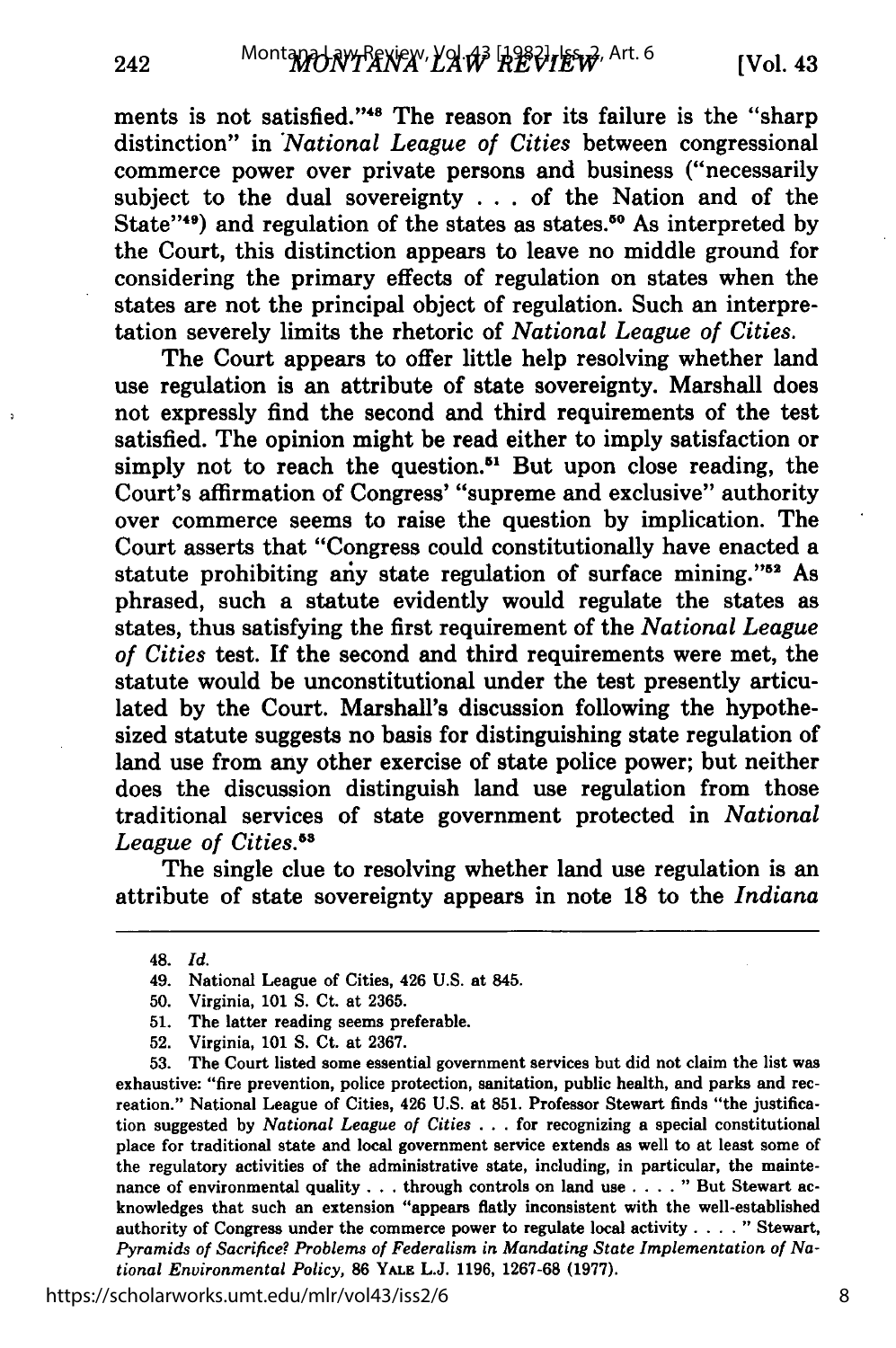**1982]**

opinion. There the Court attempts to distinguish SMCRA from land use regulations typically enacted **by** state and local governments. SMCRA, the Court declares, regulates:

the conditions and effects of surface coal mining. Any restrictions on land use that may be imposed **by** the Act are temporary and incidental to these primary purposes. The Act imposes no restrictions on post reclamation use of mined lands.<sup>54</sup>

The note appears to address the second and third requirements of the *National League of Cities* test **by** deprecating the Act's intrusion on state regulatory authority. That is, the Court seems to im**ply** that if land use regulation is a traditional function of state government and an attribute of state sovereignty, the states' ability to "structure integral operations" is not permanently impaired **by** SMCRA. But this reasoning still does not necessarily permit express, total preemption of state regulation. (In fact, it is the peculiar nature of SMCRA that it neither mandates nor prohibits state regulation.) In any case, the Court's treatment of this question is far from clear and provides little guidance to future plaintiffs. This lapse in clarity aside, the final importance of the opinion lies in the Court's refusal to extend *National League of Cities* beyond its facts. To that extent, the Court moves toward confirming Justice Brennan's assertion that *National League of Cities* is simply at odds with commerce clause precedent.<sup>55</sup>

#### IV. **THE FIFTH AMENDMENT**

Focusing again on the prime farmland and steep slope provisions, the district courts concluded that SMCRA effected an uncompensated taking of private property. 6 The *Virginia* court based its decision on the impossibility of complying with the steep slope provisions in the rugged topography of western Virginia. Given that impossibility, the regulations effectively deprived the owner "of any use of his land, not only the most profitable use."<sup>57</sup>

**57.** Virginia, 483 F. Supp. at 441.

<sup>54.</sup> Indiana, 101 **S.** Ct. at 2386.

**<sup>55.</sup>** National League of Cities, 426 U.S. at 860 (Brennan, **J.,** dissenting). Justice Brennan, joined **by** Justice Marshall, accused the Court of betraying **152** years of commerce clause precedents and manufacturing "an abstraction without substance, founded neither in the words of the Constitution nor on precedent. An abstraction having. **. .** profoundly pernicious consequences **.** *Id.* Justice Blackmun conditioned his concurrence on the understanding that the Court "did not outlaw federal power in areas such as environmental protection, where the federal interest is demonstrably greater **.** *Id.* at **856.** The Court refers to this balancing in Virginia, **101 S.** Ct. at **2366** n.29.

**<sup>56.</sup> U.S.** CONST. amend. V: "nor shall private property be taken for public use, without just compensation."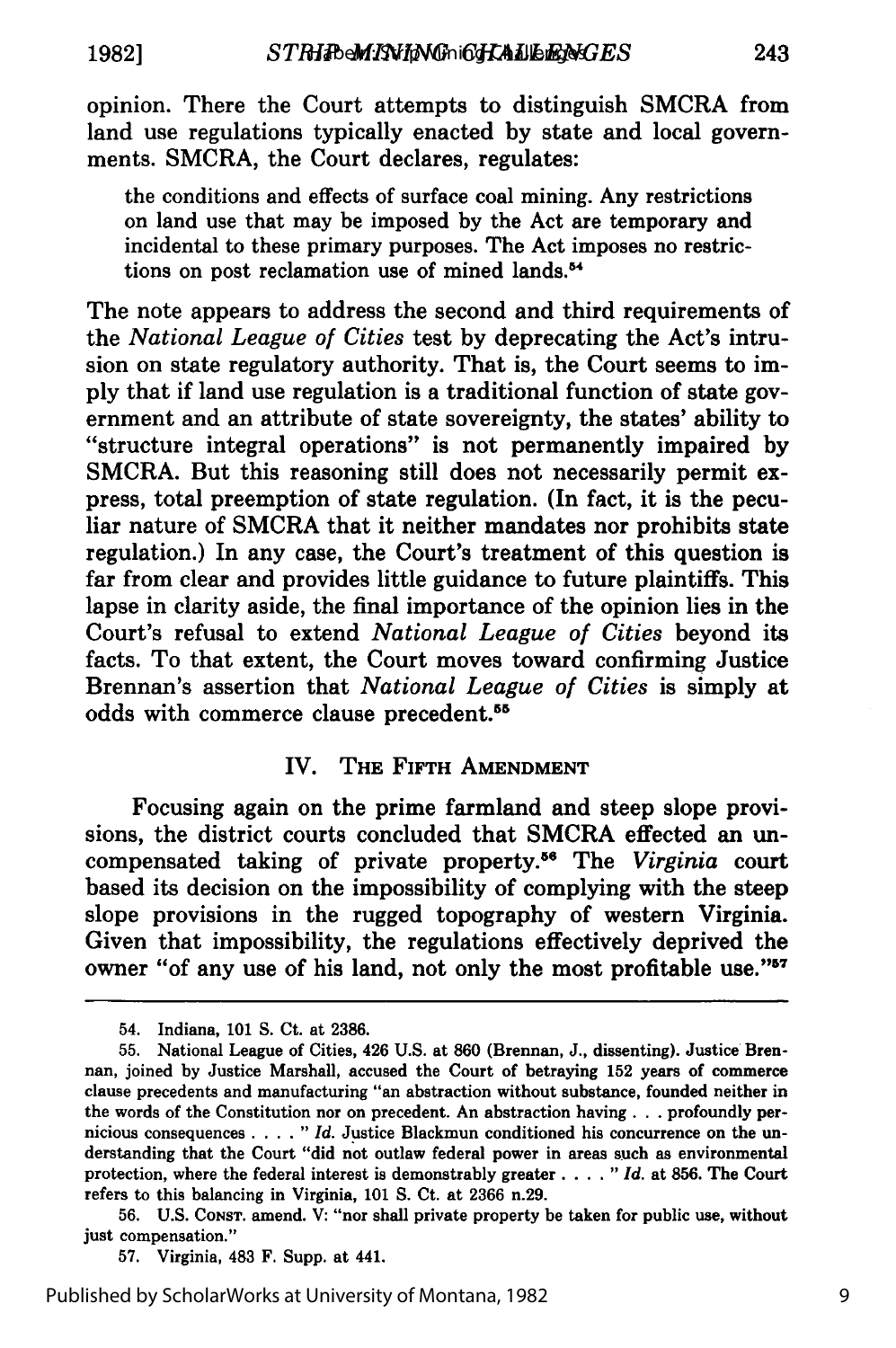244

Similarly, the *Indiana* court found it "technologically impossible to reclaim prime farmland ... [to] equal or higher levels of yield." But a mining permit would not issue under the Act without a showing of the operator's ability to restore the mined land. The court, therefore, held that the Act effected a "taking" of the mineral owner's interest in the land.<sup>58</sup>

The Supreme Court makes short work of these arguments, finding them fatally flawed for failure to identify any property actually taken or to allege the denial of a permit.<sup>59</sup> Thus, the only test applicable to the Act under a facial challenge of taking is whether it "denies an owner economically viable use of his land." The Court has no difficulty upholding the Act under this test.<sup>80</sup>

Professor Linda Samuels has recently written a thorough exegesis of the "taking" problem.<sup>61</sup> She emphasizes that a successful taking challenge to SMCRA will depend on the findings that restoration and reclamation are impossible and the owner's interest in the land is virtually worthless under the regulations. She also casts doubt on the continued precedential value of *Pennsylvania Coal* Co. v. Mahon<sup>62</sup>-heavily relied upon by the district courts-in light of the Court's recent "ad hoc" decisions revealing "a growing willingness to uphold legislative restraints on the use of private property."<sup>83</sup> It seems reasonable to predict that future litigation of SMCRA reaching the Court will probably raise another taking challenge that the Court will be forced to decide.

Rehnquist does not address the taking challenge in his concurring opinion, but his position on the issue will be crucially important given the dictates of his federalist perspective and his willingness to challenge legislative judgments. Professor Fiss has argued that "Rehnquist prefers state autonomy because it is more consonant with classical *laissez-faire* theory . . . protecting the rights and expectations of property holders."<sup>64</sup> Hence, the plaintiffs' arguments favoring state regulation of surface mining fit naturally

64. Fiss, The Rehnquist Court, New Republic, March 10, 1982, at 14, 21.

**<sup>58.</sup>** Indiana, **501** F. Supp. at 470. This finding apparently conflicts with the Report of the House Committee. H.R. REp. No. **218,** 95th Cong., 1st Sess. **184-85,** *reprinted in* **1977 U.S. CODE CONG. & AD. NEws 593.**

**<sup>59.</sup>** Virginia, **101 S.** Ct. at **2369;** Indiana, **101 S.** Ct. at **2388.**

**<sup>60.</sup>** Virginia, **101 S.** Ct. at **2370.**

**<sup>61.</sup>** Samuels, *Surface Mining: Will Supreme Court Precedent Be Reclaimed?,* **19 AM.** Bus. L.J. 47 (1981); Samuels, *Constitutional Taking After Penn Central*, 8 REAL ESTATE L.J. 230 (1980).

<sup>62. 260</sup> U.S. 393 (1922).

<sup>63.</sup> *See, e.g.,* Pruneyard Shopping Center v. Robins, 444 U.S. 949 **(1980);** Andrus v. Allard, 444 U.S. 81 (1979); Penn Central Transp. Co. v. New York, 438 U.S. 104 **(1978);** Goldblatt v. Hempstead, 369 U.S. 590 (1962).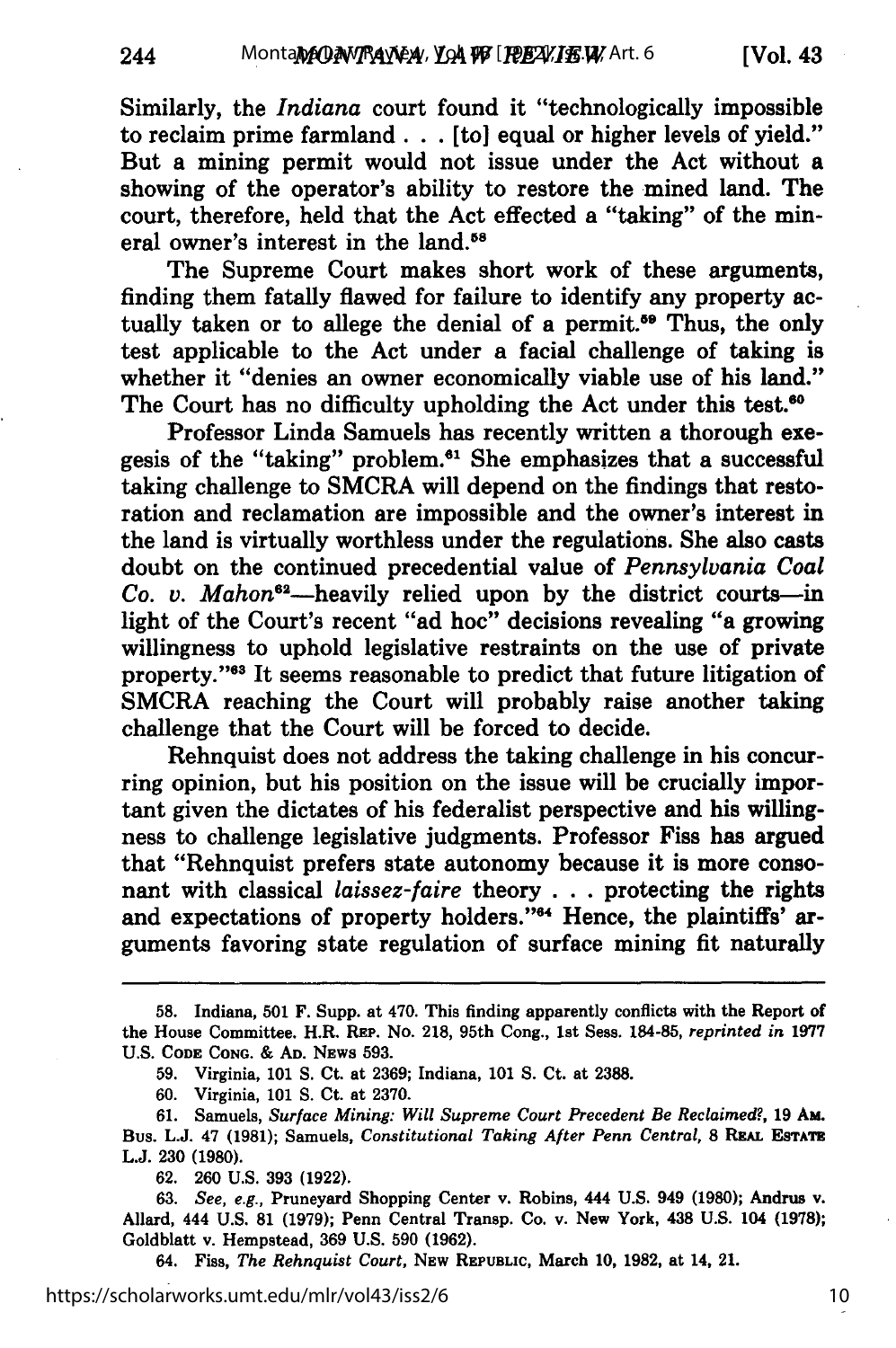into Rehnquist's thinking.

Moreover, Professor Fiss notes, state autonomy even gives way to property rights when the two collide in Rehnquist's thinking. For example, Rehnquist strongly dissented from the Court's approval of a New York law requiring Grand Central Station to be maintained as a landmark at the owner's expense.<sup>65</sup> Like the plaintiffs in the *Virginia* and *Indiana* cases, he relied heavily on Justice Holmes' opinion for the Court in *Pennsylvania Coal Co. v. Mahon.*<sup>66</sup> He repeatedly asserted that the fifth amendment "was designed to bar Government from forcing some people alone to bear public burdens . . . . "<sup>67</sup> This assertion implicates the Constitution's protection of private property-a protection similarly invoked when Holmes expressed the fear that "private property disappears" when the fifth amendment is compromised.<sup>68</sup> Rehnquist's concern for private property theoretically sets him against the growth of environmental legislation which has progressively burdened the property holder. Noting this burden, Barry Commoner has remarked:

[T]he growth of environmental law has been changing the definition of private property. For instance, the environmental land law says that land can no longer be regarded strictly as a commodity. It is a social resource **.... 19**

The district courts in the *Virginia* and *Indiana* cases explicitly invoked the fifth amendment against the kind of trend Commoner has described and SMCRA allegedly exemplifies. One would expect Justice Rehnquist to be sympathetic to these arguments and to attempt to marshall support for them among his colleagues.

### V. **CONCLUSION**

From a federalist perspective, the present decisions are important for three reasons. They reaffirm the expansive, plenary power of Congress under the commerce clause to regulate activities "affecting" commerce. To some extent the decisions also qualify and delimit the rhetoric of *National League of Cities,* at least delaying the great expectations of that decision becoming the rock upon which judicial New Federalism would be built. Finally, the deci-

**69.** Commoner, *Cleaning the Air, Preserving Our Sanity,* 4 **BARRISTER** 24, **25 (1977).**

**<sup>65.</sup>** Penn Central Transp. Co. v. New York, 438. **U.S.** 104, **138 (1978)** (Rehnquist, **J.,** dissenting).

**<sup>66. 260</sup> U.S. 393 (1922).**

**<sup>67.</sup>** Penn Central, 438 **U.S.** at 148 (quoting Armstrong v. United States, 364 **U.S.** 40, 49 **(1960)).**

**<sup>68.</sup>** Mahon, **260 U.S.** at 415.